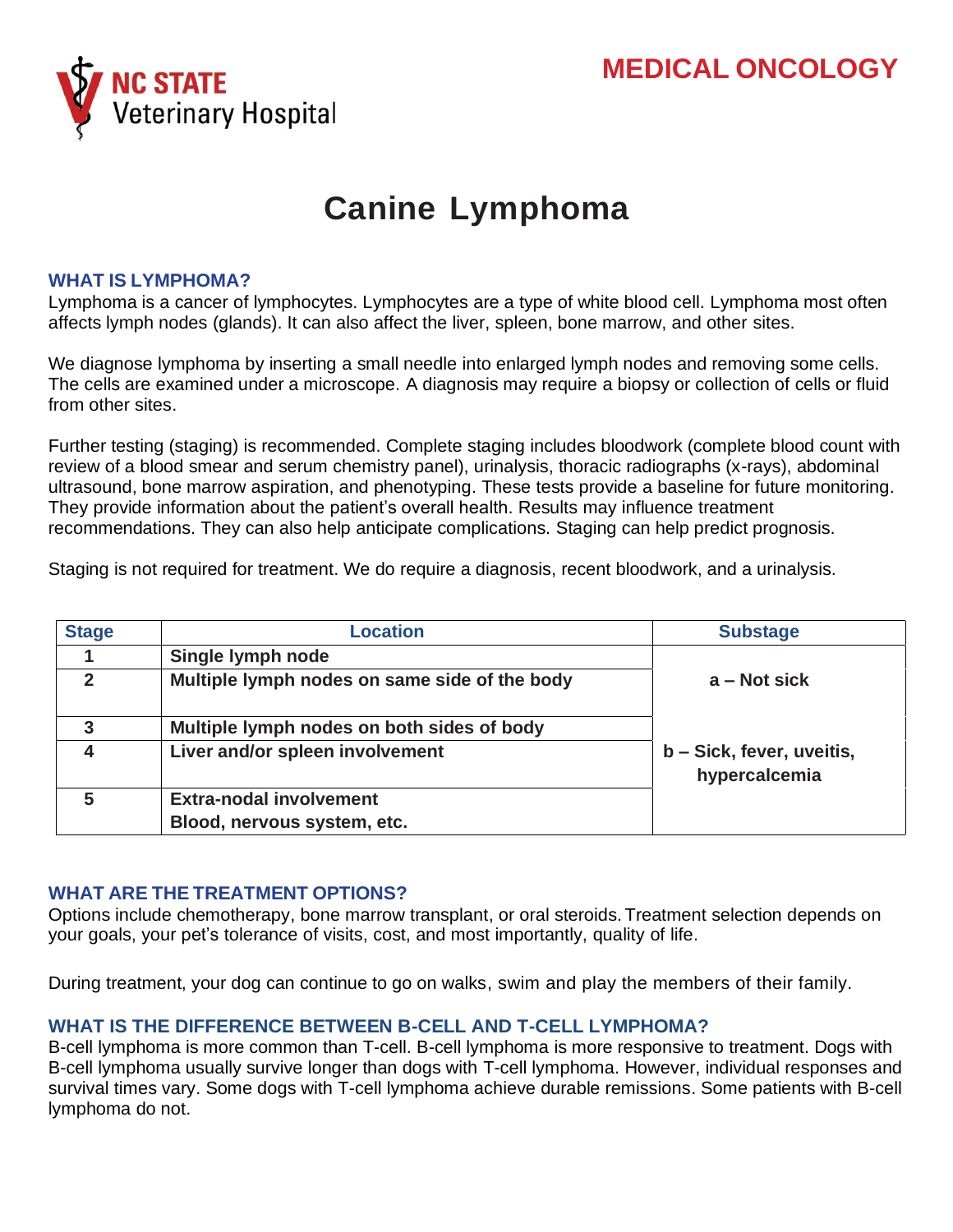#### **WHAT IS THE PROGNOSIS?**

While chemotherapy is effective, dogs with lymphoma are not cured. With a standard protocol, dogs with Bcell lymphoma have a median survival time of 12 months. Dogs with T-cell lymphoma have a median survival of 6-9 months. Median survival means 50% of pets live less than that time point and 50% live longer.

The prognosis with oral steroids alone is 1-2 months.

#### **WHAT ARE THE SIDE EFFECTS OF CHEMOTHERAPY?**

Chemotherapy is well-tolerated in dogs. There is a <25% risk of mild side effects that are manageable at home. The risk of severe side effects requiring veterinary care is <5%.

Side effects include temporary vomiting and/or diarrhea. Temporary decreases in appetite and energy can occur. We provide medications for you to have at home to treat these signs. We recommend starting these medications as soon as signs occur.

Chemotherapy can also cause a temporary decrease in white blood cell counts. This can make your dog susceptible to infection. We will let you know if/when your pet is at risk for this.

Some drugs have specific side effects that are discussed at the time they are given. Some drugs can cause damage if they get outside of a vein.

#### **HOW DO I PREPARE?**

We understand this is a difficult time and we are here to support you and your pet. Some owners find it helpful to come to their appointments with a list of questions. Your primary veterinarian can also help you determine what questions to ask.

We will update you as to your dog's status during and after treatment. We will also discuss recommendations depending on your pet's response Treatment plans can be changed or stopped at any point.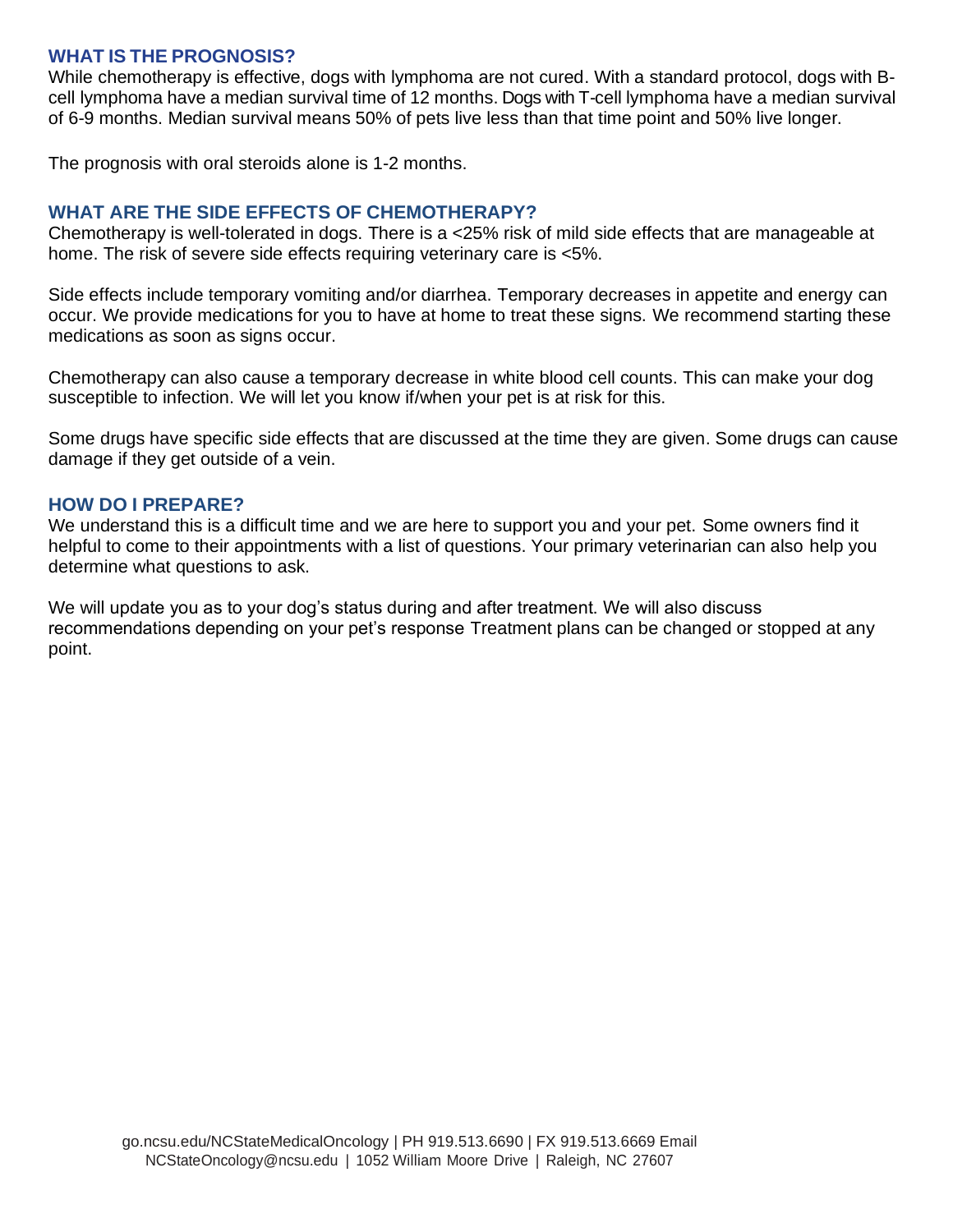## **WHAT IS A BONE MARROW TRANSPLANT?**

Dogs with lymphoma can be cured with a bone marrow transplant.

Bone marrow stem cells are found within your dog's bones. They are the source of all the blood cells found in circulation. During a bone marrow transplant, a medication called Neupogen® causes some stem cells to leave the bone and enter the bloodstream. Those stem cells can be collected from blood during a process called apheresis.

During apheresis, dogs are anesthetized for ~4-5 hours. The apheresis machine painlessly takes blood out of the patient. It collects stem cells and returns the remaining blood cells back into the dog.

Dogs then undergo total body radiation therapy to kill lymphoma cells in their body. This treatment also kills the stem cells in their bones. The stem cells collected by apheresis are returned to the dog. They will travel back into the bone and begin replacing healthy blood cells.

Dogs are hospitalized for ~2 weeks to allow for recovery. Dogs are supported through any side effects. A portion of their time is spent in a special ward to protect them from acquiring an infection. Dogs tolerate bone marrow transplant well. Risks include those related to anesthesia, radiation side effects, and infection.

Cure occurs in 33% of dogs with B-cell lymphoma and 19% of dogs with T-cell lymphoma. Dogs should be in remission from chemotherapy before the transplant. Further information is available from our Bone Marrow Transplant Unit under the direction of Dr. Steven Suter.

#### **GETTING STARTED**

Once you have determined the best option, we will work with you to develop an appointment plan.

Appointments for patients undergoing treatments and rechecks must be scheduled in advanced. All appointments are drop-off appointments.

Drop-offs are between 7:30am-8:30 am. Pick-ups occur by 6:00 pm. No discharges occur between 2:30-3:30 pm as our oncology team is in rounds.